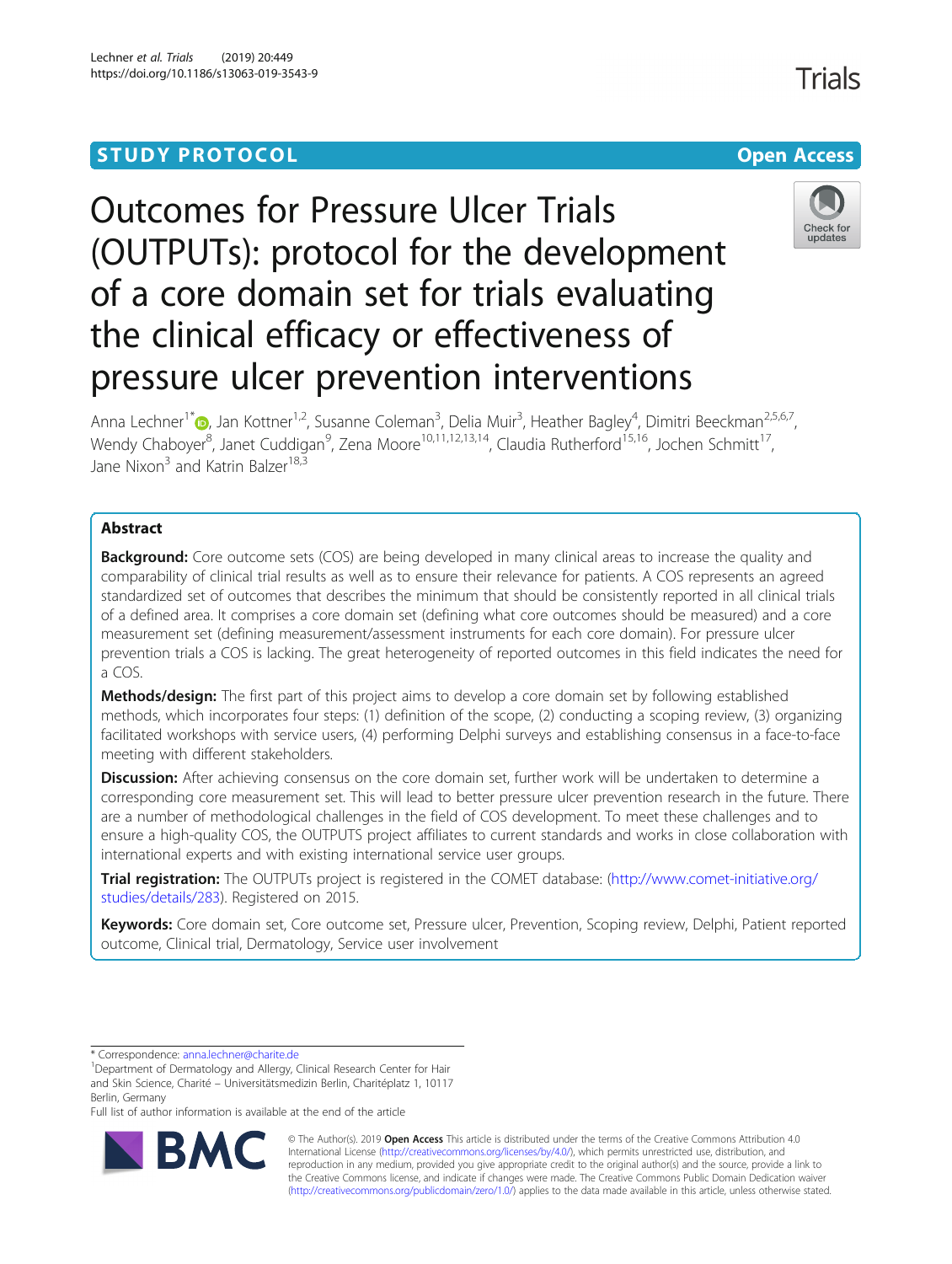## Background

Results of clinical trials are critical for the development of evidence-based guidelines and decision-making at various levels of health care delivery. The selection of trial outcomes affects the validity, precision and clinical applicability of the trial findings. Trial outcomes should be biologically plausible, clinically meaningful and perceived as relevant from multiple perspectives, e.g. patients, informal caregivers, health professionals, policy-makers or manufacturers [\[1\]](#page-6-0). Further, these outcomes need to be measured with low risk of bias [\[2](#page-6-0)]. However, meta-epidemiological data indicate that outcomes and measurement methods often vary across trials for the same condition  $[3, 4]$  $[3, 4]$  $[3, 4]$ , are of unclear clinical relevance  $[5, 6]$  $[5, 6]$  $[5, 6]$  or show selective reporting  $[3, 7]$  $[3, 7]$  $[3, 7]$  $[3, 7]$  $[3, 7]$ . Single trials often lack standards about the selection and measurement of outcomes and thus preclude meaningful summaries of evidence for a given health intervention.

To improve the rigour of single trials, and to facilitate meaningful evidence syntheses, standardising trial outcomes via the development of core outcome sets (COS) was recommended [[8](#page-7-0)]. These are intended to represent "the minimum that should be measured and reported in all clinical trials of a specific condition" [\[9](#page-7-0)] and include a core set of outcome domains (core domain set) and a core set of measurement instruments to measure these outcomes (core measurement set) [[10\]](#page-7-0). Thus, COS address questions about what to measure and how to measure it.

To date, COS have been developed for various medical conditions, such as rheumatologic conditions [[11](#page-7-0)], hip fractures [[12\]](#page-7-0), atopic eczema [[13\]](#page-7-0) and incontinence-associated dermatitis [[14\]](#page-7-0). An online database of COS projects has been established by the Core Outcome Measures in Effectiveness Trials (COMET) initiative [\[9](#page-7-0)], which is growing continuously [[15](#page-7-0)]. The use of the COMET database is actively endorsed by the Cochrane Skin–Core Outcome Set Initiative (CS-COUSIN), which began in 2014 and comprises international, multidisciplinary researchers in the field of dermatology. The aim of this initiative is to support the development and to strengthen the quality of COS in dermatology, skin and soft tissue research by providing methodological advice, implementing tools for COS development and promoting exchange between the COS development groups in the field [\[16](#page-7-0)].

Pressure ulcers (PU) are lesions of the skin and underlying soft tissues caused by prolonged and/or elevated exposure to compressive and shearing forces. In the conceptual framework of Coleman et al. [[17\]](#page-7-0), immobility, impaired perfusion and skin/PU status (comprising existing and previous PU and general skin status) are proposed to be direct causal factors for PU development. There are a number of other indirect causal factors such as compromised sensory perception, diabetes mellitus, moisture and poor nutrition, which often occur in frail or critically ill people [[17\]](#page-7-0).

PUs are classified according to the visible depth of skin and tissue damage, ranging from non-blanchable erythema (category 1) to full thickness tissue loss involving muscle tissue and juxtaposed structures (category 4) [[18](#page-7-0)]. Worldwide, the prevalence of PUs ranges from 0.3 to 46%, with highest prevalence in advanced age [\[19](#page-7-0)–[21](#page-7-0)]. PUs can cause symptoms including pain [\[22](#page-7-0)–[24](#page-7-0)], exudate and odour and compromise all areas of patient functioning, which consequently reduce quality of life [\[25](#page-7-0), [26](#page-7-0)]. Moreover, patients with PUs are at high risk for further complications, such as nosocomial infections and sepsis, and they experience longer lengths of hospital stay [[27\]](#page-7-0). Consequently, PUs represent a significant financial burden to healthcare organisations [[28](#page-7-0)–[30\]](#page-7-0). As PUs are considered to be largely preventable with good assessment and care, their occurrence is widely used as a quality indicator/patient safety parameter  $[31]$  $[31]$  $[31]$ , and much effort is afforded to their prevention in clinical practice.

PU prevention comprises different interventions to reduce and/or eliminate the exposure of the patient's skin to pressure, e.g. by allocation of pressure-redistributing support surfaces, regular repositioning and off-loading of highly vulnerable body sites, such as heels. Other preventive interventions target the promotion of the skin barrier, e.g. by good skin care, the reduction of shear and friction forces, e.g. via moving and handling activities, application of preventive dressings or the administration of nutritional supplementation.

An important outcome of PU prevention trials is the measurement of PU occurrence. However, substantial cross-trial variance and within-trial risk of bias have been noted with regard to this outcome measure [[32](#page-7-0), [33\]](#page-7-0). Trials show variations regarding PU classifications or methods used to determine the presence or absence of a PU (e.g. PU confirmation based on externally reviewed photographs or independent second skin inspection by one or multiple experts) [[32\]](#page-7-0). In a meta-analysis by Shi et al., investigating the effect of support surfaces in reducing PU incidence, 57% of the included trials were rated as having serious or very serious limitations [[34\]](#page-7-0).

Furthermore, at present there is no consensus on how to report PUs. Often, measures of PU occurrence, such as incidence rates, include PUs across several categories (e.g. categories 1 to 4 or categories 2 to 4), thus combining superficial (category 1 and 2) and deep (category 3 and 4) PUs in one outcome measure. However, such combined estimates ignore the different etiological pathways of PU development and the targets of the preventive actions under experimental evaluation, e.g. interventions which mainly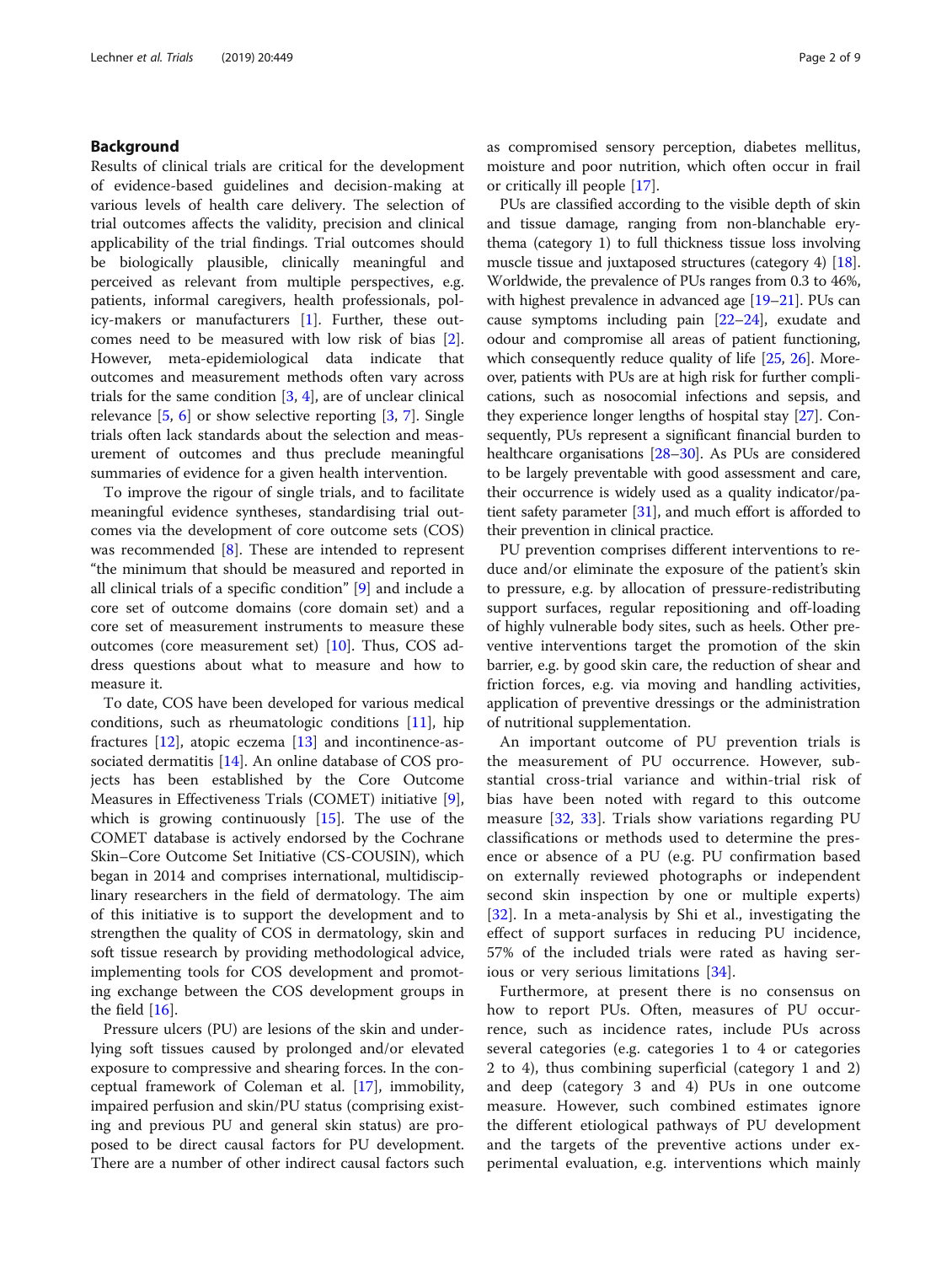reduce friction forces may have a greater impact on superficial ulcers rather than deep ulcers [[35\]](#page-7-0).

Many other PU outcomes are also reported in trials, such as outcomes of pathophysiological changes, including tissue oxygenation and skin barrier changes, which have the potential to facilitate early prediction of a prevention strategy's efficacy [[36](#page-7-0)–[39](#page-7-0)], or outcomes related to health care procedures and resource use. Patient-reported outcomes such as pain, experienced due to the preventive intervention or emerging before the development of a PU, are also important [[40](#page-7-0)]. However, there are no agreed standards for which outcomes are of most importance and which measurement instruments or methods should be favoured. This not only complicates the synthesis of trial results, but also hinders the development of clear-cut evidence-based recommendations for PU prevention and, thus, evidence-based decisionmaking in clinical practice.

The overall aim of the Outcomes for Pressure Ulcer Trials (OUTPUTs) project is to improve methodological standards by developing a COS for the evaluation of the clinical efficacy, effectiveness and safety of PU prevention strategies. The focus of this protocol paper is the first part of this work, to develop a core domain set. The development of the corresponding core measurement set will be addressed in a separate publication.

## Methods/design

The process of this project follows general guidance and standards of COS development [\[10\]](#page-7-0) and is part of the Cochrane Skin–Core Outcome Set Initiative [[16](#page-7-0)]. This project complies with the methodological standards of this group [\[41\]](#page-7-0) and also addresses the Core Outcome Set– Standards for Development (COS-STAD) recommendations by e.g. involving service users and other stakeholders during the consensus building process [[42](#page-7-0)]. The core domain set will be developed by means of four main steps: (1) defining the scope, (2) conducting a scoping review, (3) organizing workshops with service users, and (4)

undertaking Delphi surveys and establishing consensus at a face-to-face meeting with different stakeholders.

#### Project management and stakeholders involved

All steps will be planned and led by a project team (Table 1). The members of the project team have experience in clinical and epidemiological studies, evidence summaries, structured consensus methods and guideline development in the field of PU prevention and/or in involving service users' perspective in PU prevention research.

To ensure that all steps are properly addressed, a Methodological Advisory Board was established to provide methodological advice and guidance. Members are advanced experts of clinical research in PU prevention, COS development (e.g. representatives of the CS-COUSIN), evidence syntheses on PU prevention (e.g. representatives of the Cochrane Skin or Wound Groups), outcome assessment, service user involvement in COS development and statistics (Table 1).

Stakeholders participating in the Delphi surveys and the face-to-face meeting will incorporate service users, physicians and other health professionals representing various settings of health care, researchers, representatives of the health care management and manufacturers. Service users are people who have experience of being exposed to elevated PU risk and/or suffering from a PU, or have acted, or do currently act, as an informal caregiver for a person at risk or with existing PU [\[43](#page-7-0)]. Given the prominent role of patients' perspective for the validity and clinical relevance of trial findings [[44,](#page-7-0) [45](#page-7-0)], early and systematic involvement of service users as defined above is considered crucial for COS development [[46](#page-7-0), [47\]](#page-7-0). Therefore, representatives of the Pressure Ulcer Service User Network (PURSUN) [\[48](#page-7-0)] from Leeds (UK) will be regularly involved throughout the OUTPUTs project, e.g. by inviting them to service user workshops or to participate in Delphi surveys (see corresponding sections below).

| Project team                                                                                                                                                                                                                                                          | Methodological Advisory Board                                                                                                                                                                                   |
|-----------------------------------------------------------------------------------------------------------------------------------------------------------------------------------------------------------------------------------------------------------------------|-----------------------------------------------------------------------------------------------------------------------------------------------------------------------------------------------------------------|
| Members:<br>• Balzer Katrin, Germany<br>• Coleman Susanne, UK<br>• Kottner Jan, Germany<br>• Lechner Anna, Germany<br>• Muir Delia, UK<br>• Nixon Jane, UK                                                                                                            | Members:<br>• Bagley Heather, UK<br>• Beeckman Dimitri, Belgium<br>• Chaboyer Wendy, Australia<br>• Cuddigan Janet, US<br>• Moore Zena, Ireland<br>• Rutherford Claudia, Australia<br>· Schmitt Jochen, Germany |
| Tasks:<br>· Identification of outcomes by performing a scoping review<br>• Conducting workshops with service users to identify outcomes not captured by scoping review<br>• Organizing Delphi surveys and a face-to-face meeting to find consensus on Core Domain Set | Tasks:<br>• Methodological<br>and content advice<br>• Participating in Delphi surveys<br>and face-to-face meeting                                                                                               |

Table 1 Project management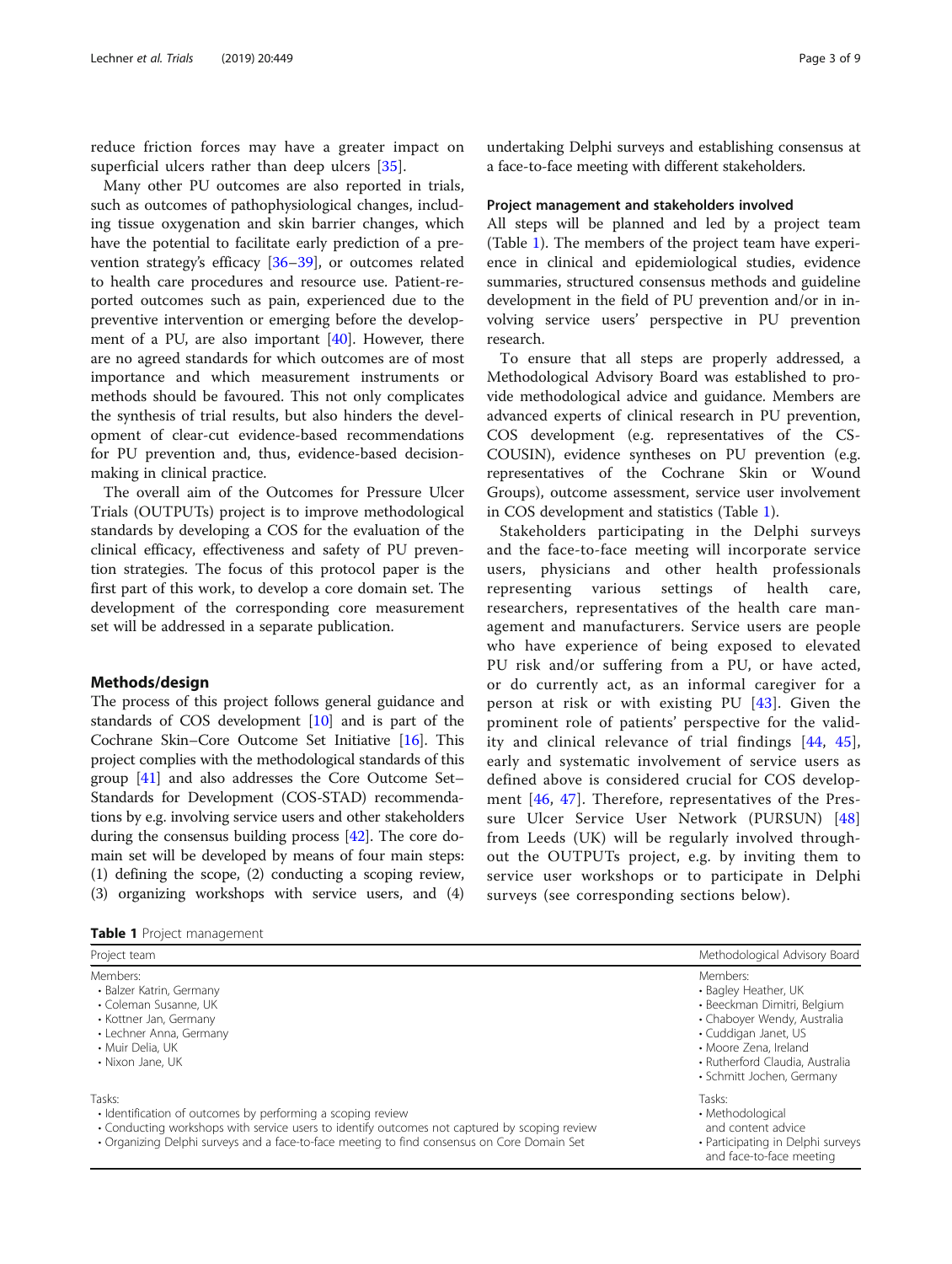## Scope specification

Through structured discussion within the project team and the methodological advisory board, the applicability of the intended COS was defined as follows: the COS should be applicable to all types of clinical trials investigating the clinical efficacy or effectiveness of all types of PU prevention interventions. The COS should be applicable to studies including adult patients aged  $\geq 18$  years. There should be no restriction concerning the health care setting or geographical areas.

## Scoping review

The project team will undertake a scoping review to identify and classify outcomes that may be important in clinical trials [[49\]](#page-7-0). The main characteristic of a scoping review is that an overview of a broad topic is given, examining the extent and variety of the evidence on a topic. Compared to a systematic review, a scoping review allows a more general question and has less depth, but can cover a broader conceptual range [\[50](#page-7-0), [51](#page-7-0)]. Systematic searches will be carried out in following electronic databases: Cochrane Wounds Group/Cochrane Skin Group Cochrane Wounds Group Specialised Register, Cochrane Central Register of Controlled Trials, Ovid MEDLINE, Ovid EMBASE, EBSCO CINAHL, PsychINFO, British Nursing Index, Allied and Complementary Medicine Database, Web of Knowledge, Clinical Trials.gov and the WHO International Clinical Trials Registry Platform Search Portal.

Any intervention claimed to prevent PU, including PU risk assessment, will be eligible for inclusion. This scoping review will include two information sources: (i) controlled trials and systematic reviews on the efficacy, effectiveness and/or safety of any PU prevention intervention; and (ii) primary studies and systematic reviews specifically exploring patient-reported outcomes related to PUs or PU prevention. In addition, full health economic evaluations and any kind of white or position papers on outcomes relevant to the science or practice of PU prevention will be included. Trials reporting PU-related outcomes only as a secondary or safety outcome of interventions which primarily target conditions other than PU risk will be excluded from this review. As the main objective of this review is to ideally cover the full scope of outcomes used in previous studies, and not to evaluate the quality of study results, no formal critical appraisal of study quality will be conducted. The target material will not be limited to specific health care settings or target populations. For feasibility reasons, only papers published in the English language will be included. No restrictions will be applied in terms of publication date, except for the primary studies on patient-reported outcomes, which will only be considered for inclusion if they were published after 2008, as the time period before that date is covered by a systematic review [[25](#page-7-0)].

References will be imported into the Covidence platform [\(https://www.covidence.org/\)](https://www.covidence.org/), which will be used for the study selection procedures. After removal of duplicates, the remaining references will be assessed for eligibility by two members of the project team using a two-step approach (title and abstract screening followed by full-text screening). Cases of disagreement will be solved within the project team through discussion.

Data extraction will be carried out by two members of the project team and cross-checked by another project team member. Among other characteristics the following details will be extracted: (a) bibliographic data (first author, year of publication, country), (b) study design, (c) setting, (d) type of interventions under evaluation, (e) outcomes used to assess the efficacy or effectiveness of the preventive measure, including the operational definition, if presented by the authors, as well as (f) safety and (g) economical outcomes. Outcomes will be extracted as presented in the primary studies and reviews.

Extracted outcomes will be classified into core areas and associated domains following a newly developed outcome classification system for COS [[52\]](#page-7-0). A core area reflects "an aspect of health or health condition that needs to be measured" to assess the effects of a health intervention [\[53](#page-7-0)]. It is usually understood to represent this aspect at the most abstract level, e.g. physiological outcomes or life impact outcomes [\[52\]](#page-7-0), comprising several domains which reflect the various dimensions of the condition of interest, e.g. with regard to the affected body structure, function or area of life impact. The project team will develop, based on the scoping review, a preliminary and classified longlist of domains considered relevant for PU prevention trials, i.e. a preliminary core domain set. Together with a complete overview of the review results, this preliminary core domain set will be presented to the Methodological Advisory Board for further discussion.

#### Service user domain workshops

At least two facilitated workshops with service users will take place in Leeds, UK. These workshops serve a dual purpose. Firstly we aim to test out approaches to describing and discussing COS development within this group, which will inform our approach during the later stages of the project. Secondly we will begin to collect data around which outcomes are important from a service user perspective. Specifically we aim to explore service users' views on the preliminary results of the scoping review, identify potentially relevant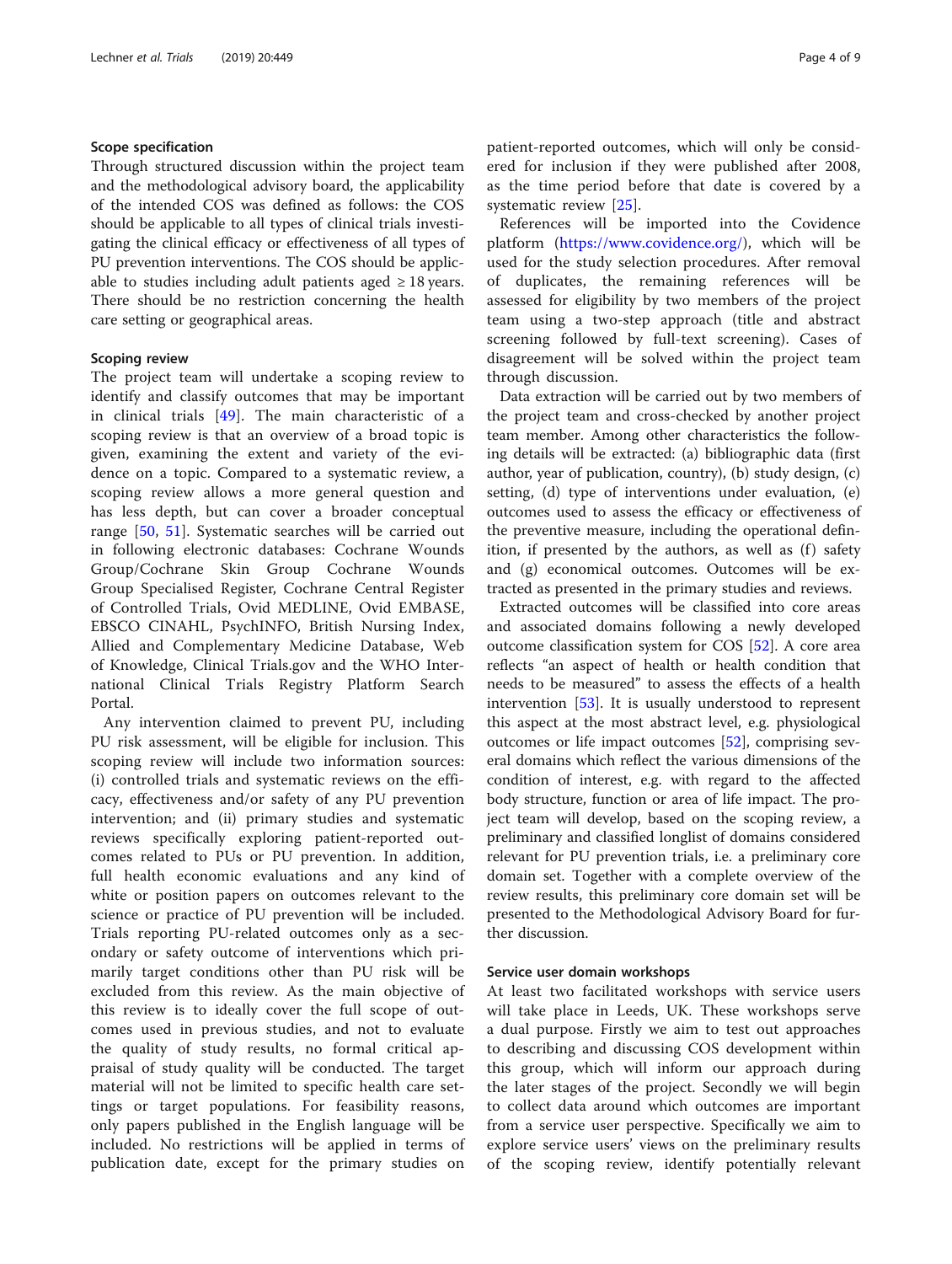outcomes not identified via the scoping review and gain a greater understanding of why specified outcomes are important to service users. Participants of the workshops are from an established Pressure Ulcer Research Service User Network (PURSUN UK; [http://](http://www.pursun.org.uk/) [www.pursun.org.uk/](http://www.pursun.org.uk/)) who comprise patients and carers with direct experience of living with PU or PU risk.

PURSUN was set up to improve the quality of patient and public involvement (PPI) in PU research. Collectively the workshops provide the opportunity to capture a wide range of service user perspectives to inform the domains.

During the workshops, we will present an overview of the OUTPUTs project, explaining the aims, methods and preliminary results. This will be developed by an experienced PPI officer and presented in lay terms using an accessible format. It will be supported by information about COS highlighted in the COMET information leaflet 'Involving patients and the public in improving research' [[54\]](#page-7-0) to explain what an outcome is and how this could translate to PU prevention research. The group will then split into subgroups to discuss the service users' understanding of each outcome/domain identified by the scoping review, its relevance for PU prevention trials and likely concerns about measurement. In order to clarify possible uncertainties and to record the conversation in written form, each subgroup discussion will be facilitated by a project member. After re-convening to the full group, further discussion will take place and this discussion will be audio recorded and transcribed. The researcher will listen to the audio tapes and read the transcripts to ensure completeness. The data will be coded with categories based on the domains identified in the scoping review, in keeping with directed content analysis [[55](#page-7-0)]. Further codes can be added as they emerge from the data. A summary report of the meeting will be written and reviewed by the facilitators and service user participants to ensure it reflects group discussions. We will seek feedback from participants at the end of the session and at a separate PURSUN meeting. People will be asked to consider how well the project was explained, whether they felt able to contribute meaningfully and how best to gain service users perspectives throughout the Delphi survey and face to face consensus meeting.

## Delphi surveys

Delphi studies are an established method for formal consensus development [\[56\]](#page-7-0), consisting of iterative surveys among a representative sample of stakeholders who are asked to express their views both quantitatively and qualitatively [\[57,](#page-7-0) [58](#page-7-0)]. Based on the results of the scoping review and the workshops with service users, an international Delphi study will be conducted over a minimum of two rounds in order to achieve preliminary consensus about the importance of outcome domains identified so far. A broad geographical coverage of participating stakeholders (service users, physicians and other health professionals, researchers, representatives of the health care management and manufacturers) will be targeted via links with existing professional and service user groups.

Prior to the first Delphi round, a draft version of the survey and supporting materials (e.g. overview of the review results) will be discussed with the service users group and the Methodological Advisory Board. Based on discussions, the survey and supporting material will be refined, followed by a pilot test with regard to the feasibility of the survey, involving members of the service user group.

Data will be collected via an online survey platform, 'COMET Delphi Manager' [[59\]](#page-7-0), allowing participants to rate the relevance of the core outcome domains identified in the previous project steps on a nine-step numeric rating scale, inspired by the GRADE working group: scores 1 to 3 indicate outcomes of limited importance, 4 to 6 indicate outcomes of non-critical importance, and 7 to 9 indicate outcomes of critical importance [[60](#page-7-0)–[62](#page-7-0)]. The presentation of the outcomes to the participants will be randomized in order to minimize risk of bias. The participants will have the possibility to add comments on each of the proposed outcomes. They will also be invited to list additional relevant outcomes not included in the survey.

The decision regarding which outcome should be included in the preliminary core domain set will follow a consensus definition already used in previous COS projects [\[13](#page-7-0), [63](#page-7-0)] and favoured by the OMERACT (Outcome Measures in Rheumatology) initiative [\[53](#page-7-0), [64](#page-8-0)]. According to this decision rule, each outcome may fall into one of three categories: (a) consensus that the outcome should be part of the COS ( $\geq$  70% participants scoring 7 to 9 and  $\leq 15\%$  participants scoring 1 to 3); (b) consensus that the outcome should not be part of the COS  $(≥ 70\%)$ participants scoring 1 to 3 and  $\leq 15\%$  participants scoring 7 to 9); (c) no consensus (any other scoring distributions) [\[10](#page-7-0)]. After the first Delphi round, a summary of the stakeholder group's scores and newly added outcomes will be presented to the participants. The summary will be reviewed by service users to ensure it is accessible and clear to lay people. The feedback of the results of Delphi round 1 gives the participants the opportunity to contemplate and revise their own opinions by rerating all outcomes in round 2. This may result in a better agreement between the participants [\[65,](#page-8-0) [66\]](#page-8-0). At the end of Delphi round 2 each outcome will be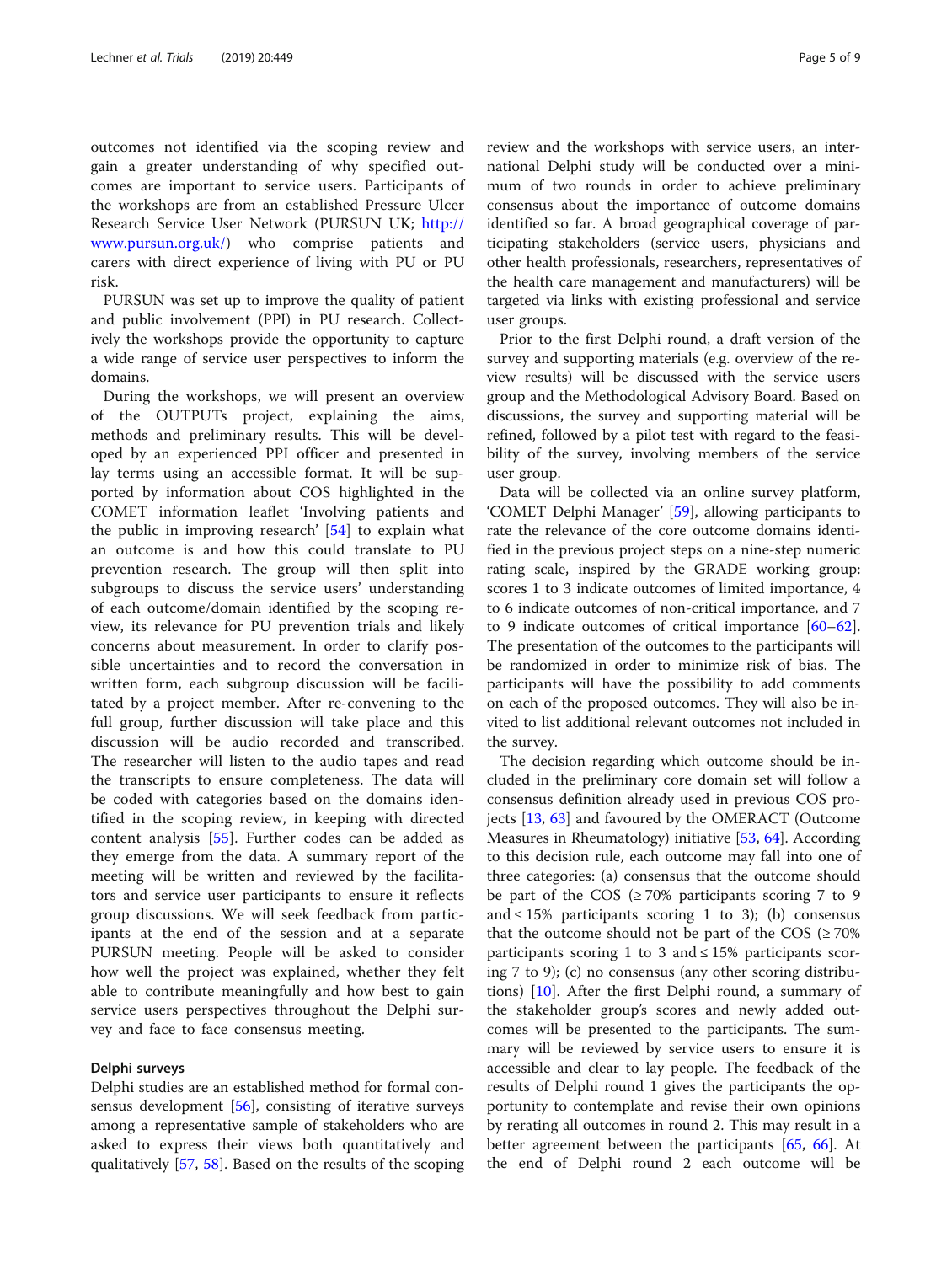classified according to the consensus definition described above. All of the outcomes falling into category (a) will be included in the preliminary core domain set. Outcomes falling into category (b) will be excluded and thus will not be followed further. In case of outcomes falling into category (c) a third Delphi round will be conducted. At the end of each Delphi round, qualitative and quantitative data will be descriptively analyzed. Qualitative data analysis will follow established methods of descriptive analyses in qualitative research [[67,](#page-8-0) [68](#page-8-0)]. All quantitative analyses will be conducted using IBM SPSS Statistics 23 software. For each outcome domain descriptive statistics will be determined: frequency distribution, median and interquartile range (IQR), both for the total sample and stratified per stakeholder group. The same weight will be attributed to each participant irrespective of the stakeholder group. To allow descriptive analyses, the following socio-demographic data will be gathered in the first Delphi round: (a) stakeholder group, to which the person belongs to (b) country, (c) age and gender, (d) highest degree of education, (e) experience in preventing PU.

## Face-to-face meeting

Upon completion of the Delphi surveys, a face-to-face meeting will be organized in order to reach final consensus about inclusion in the core domain set. The face-to-face meeting will be planned in accordance with COMET guidance [[69](#page-8-0)] and principles established in previous consensus/servicer user engagement work [[70\]](#page-8-0) to ensure it is accessible to service users as well as professionals. This includes organizing the meeting well in advance, holding it at an accessible venue, using an expert facilitator to lead the meeting and ensuring support for service users before, during and after the meeting to facilitate their contribution [[71](#page-8-0)]. The outcomes of unclear importance, and those rated as being critically important, will be subject to structured discussions. Participants of the Delphi surveys who have completed all rounds will be invited to join the face-to-face meeting, which will take place at the annual meeting of European Pressure Ulcer Advisory Panel in 2020. A summary of previous results, including an overview of how each stakeholder group has scored the relevant outcomes, will be presented. The participants will have the opportunity to discuss each outcome, exchange their views and convince others. After discussion, each outcome under debate will be scored by the participants anonymously with the nine-step numeric rating scale described above. To include an outcome in the core domain set, at least 70% of the participants need to score it as critically important [[10,](#page-7-0) [72\]](#page-8-0).

## **Discussion**

The planned project follows current guidance to develop a high-quality COS in the field of PU prevention and deals with the first stage on developing a core domain set. A number of methodological challenges in the field of COS development in general [[73](#page-8-0)–[76](#page-8-0)], and specifically for COS, which focus on prevention.

So far only a small number of COS exist for trials investigating preventive strategies [[77](#page-8-0)–[79](#page-8-0)]. In general it seems to be more complicated to define preventive effects compared to treatment effects. One challenge will be to ensure that all participants will have a correct understanding of the task. It may be challenging to make clear to service users and clinicians that the outcomes under discussion refer to clinical interventions with the major goal of "non-occurrence", or prevention of deterioration. Confusion may be possible as a clear distinction between preventive and treatment measures cannot always be made. Many interventions targeting prevention of PUs, or preventing the deterioration of an existing PU, are also important for treatment, e.g. repositioning or the use of pressure-redistributing surfaces. This overlap between prevention and treatment interventions is described by other developers of COS for prevention trials as well [[77,](#page-8-0) [80\]](#page-8-0). It is hoped that work in the preceding service user domain workshops will facilitate clarity about these potential areas of confusion. In addition it will be important to impart to the participants of the service user workshops and to the stakeholders taking part in the Delphi surveys that a COS aims to define outcomes for clinical trials research rather than for clinical practice.

Further, there is a range of different PU prevention strategies and the relevance of some outcomes is bound to the type of intervention. For example trials analyzing the administration of nutritional supplements often report the outcomes total serum protein or weight gain, which are outcomes plausible just for this type of intervention. It may be difficult to develop a COS which meets the complexity and diversity of PU preventive strategies as a whole. At the present time it is not entirely clear whether 'generic' core outcomes will be developed or whether the development of intervention-specific core outcomes will be required [\[41\]](#page-7-0).

In general, there is discussion of how specified outcomes should be defined in a COS. Besides the determination of outcomes/domains and the corresponding measurement instrument, the time frame of the outcome measurement and the compilation of results (e.g. means, proportions) are important as well. Moreover, uncertainty remains about at what level of abstraction domains should be defined (e.g. adverse events in general versus a specific adverse event like falls or itching) [[75](#page-8-0)]. To meet all these challenges properly it is important to follow the prescribed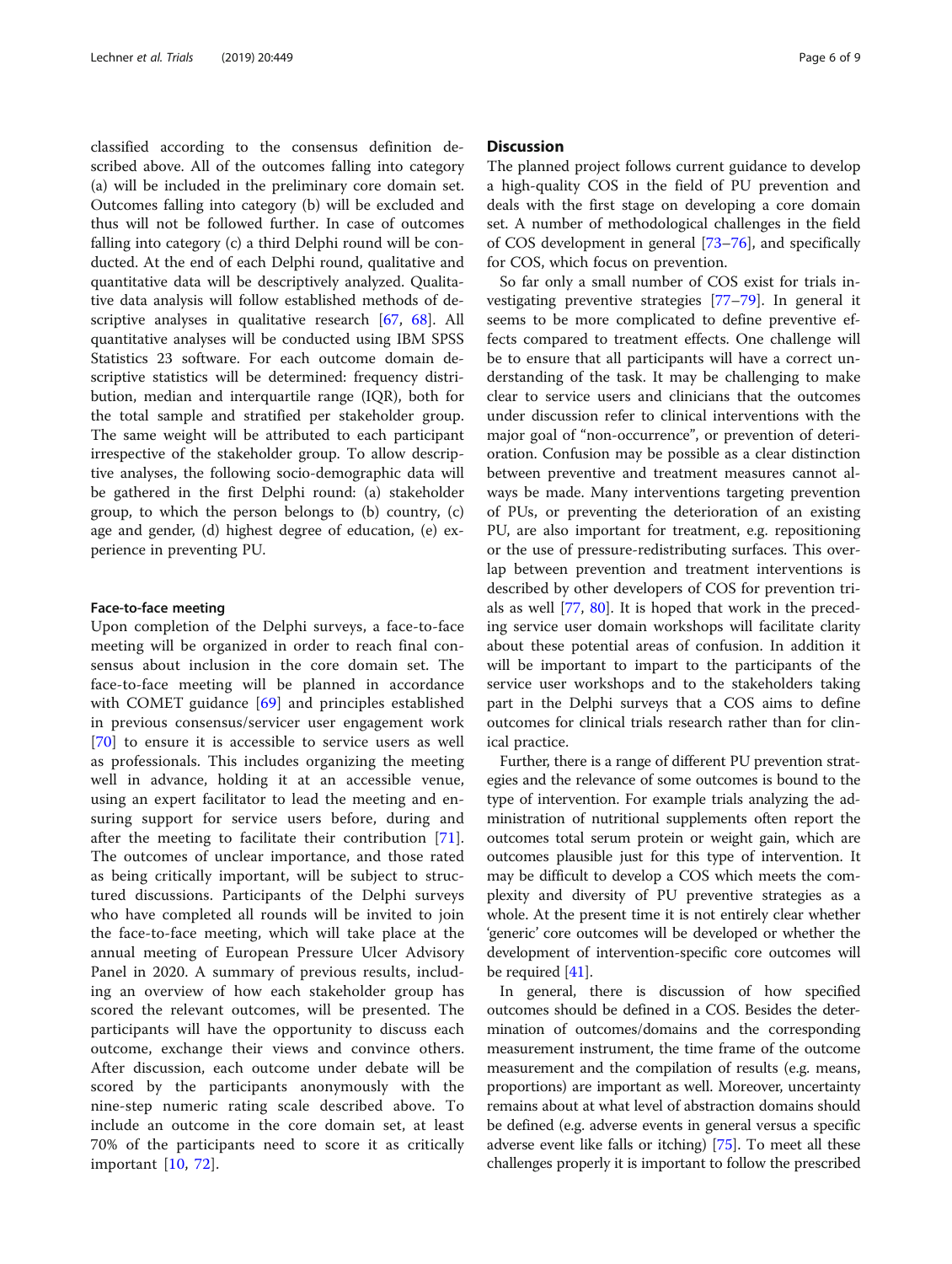<span id="page-6-0"></span>process of current standards step by step. One critical factor in this process is to include content and method experts and to integrate the experience of service users as well as of other stakeholders. Only a high-quality COS can improve the quality of trial results and promote evidencebased recommendations.

## Limitations

The aim of the OUTPUTs project is to develop a global COS. As the project team is Europe centred (Germany and UK), we endeavoured to widen the geographical distribution within the Methodological Advisory Board. However, representatives of Africa and Asia are missing. Thus, an effort will be made to ensure a wide geographical coverage within the Delphi surveys. As only papers in the English language will be included in the scoping review, a possible language bias may occur. Further, although the literature search will be conducted in most relevant electronic databases, including the largest trial registry database, some publications might not be identified.

## Future research plan

After the development of a core domain set, inquiries for reaching evidence-based consensus on preferred measurement tools for the defined core outcomes are planned. This step will consist of three stages: a systematic review, guided workshops with service users and a consensus-building process based on the Nominal group technique. The aim is the publication of a COS comprising a full list of included outcomes and of corresponding measurement instruments.

## Trial status

The development of the core domain set is active and ongoing in the phase of data extraction for the scoping review.

#### Abbreviations

COMET Initiative: Core Outcome Measures in Effectiveness Trials Initiative; COS: Core outcome set; COSMIN: Consensus-based Standards for the Selection of Health Measurement Instruments; COS-STAD: Core outcome set–standards for development; CSG-COUSIN: Cochrane Skin Group Core Outcome Set Initiative; OMERACT initiative: Outcome Measures in Rheumatology initiative; OUTPUTs project : Outcomes for Pressure Ulcer Trials project; PU: Pressure ulcer; PURSUN: Pressure Ulcer Service User Network

#### Acknowledgements

We would like to thank PURSUN for their invaluable support for this project. We further acknowledge support from the German Research Foundation (DFG) and the Open Access Publication Fund of Charité — Universitätsmedizin Berlin.

#### Authors' contributions

KB, JK, SC, HB, DB, WC, JC, ZM, CR, JS and JN were responsible for the study concept and definition of the scope. AL, JK, SC, JN and KB were involved in abstract and full-text screening. AL and KB are responsible for data extraction and JK, SC and JN for cross-checking. SC, DM and JN

are responsible for service user involvement. AL and KB are responsible for drafting of the manuscript. JK, SC, DM, HB, DB, WC, JC, ZM, CR, JS and JN are responsible for critical revision of the manuscript. All authors read and approved the final manuscript.

## Funding

An international University of Leeds Cheney Fellowship (KB) and the European Pressure Ulcer Advisory Panel Research Committee have approved funding to facilitate protocol development, scoping review and face-to-face meetings of collaborators of the OUTPUTS project [\[81](#page-8-0)]. The funding will be used for travel, accommodation and venue costs.

#### Availability of data and materials

Not applicable.

#### Ethics approval and consent to participate

Before conducting the service user workshops, approval from the University Research Ethics Committee in Leeds will be obtained. All information collected during the course of the study will be pseudonymised and consent from the participants for recording and usage will be received.

#### Consent for publication

All authors consent.

#### Competing interests

The authors declare that they have no competing interests.

#### Author details

<sup>1</sup>Department of Dermatology and Allergy, Clinical Research Center for Hair and Skin Science, Charité – Universitätsmedizin Berlin, Charitéplatz 1, 10117 Berlin, Germany. <sup>2</sup>University Centre for Nursing and Midwifery, Ghent University, Ghent, Belgium. <sup>3</sup>Institute of Clinical Trials Research, Clinical Trials Research Unit, University of Leeds, Leeds, UK. <sup>4</sup>Clinical Trials Research Centre (CTRC), North West Hub for Trials Methodology, University of Liverpool, Liverpool, UK. <sup>5</sup>School of Health Sciences, Nursing and Midwifery, University of Surrey, Guildford, UK. <sup>6</sup>School of Nursing and Midwifery, Royal College of Surgeons in Ireland, Dublin, Ireland. <sup>7</sup>School of Health Sciences, Örebro University, Örebro, Sweden. <sup>8</sup>School of Nursing & Midwifery, Menzies Health Institute Queensland, Griffith University and Gold Coast Hospital and Health Service, Southport, Qld, Australia. <sup>9</sup>College of Nursing, University of Nebraska Medical Center, Omaha, NE, USA. <sup>10</sup>Royal College of Surgeons in Ireland, Dublin, Ireland. 11Monash University, Melbourne, Australia. 12Faculty of Medicine and Health Sciences, Ghent University, Ghent, Belgium. 13Lida Institute, Shanghai, China. 14Cardiff University, Cardiff, Wales. 15Faculty of Science, Quality of Life Office, School of Psychology, University of Sydney, Sydney, Australia. <sup>16</sup>Sydney Nursing School, Cancer Nursing Research Unit (CNRU), University of Sydney, Sydney, Australia. 17Centre for Evidence-based Healthcare, Medical Faculty Carl Gustav Carus, Technical University Dresden, Dresden, Germany. <sup>18</sup>Institute for Social Medicine and Epidemiology, Nursing Research Unit, University of Lübeck, Lübeck, Germany.

## Received: 25 February 2019 Accepted: 29 June 2019 Published online: 22 July 2019

## References

- 1. Guyatt GH, et al. GRADE guidelines: 2. Framing the question and deciding on important outcomes. J Clin Epidemiol. 2011;64(4):395–400.
- 2. Guyatt GH, et al. GRADE guidelines: 4. Rating the quality of evidence--study limitations (risk of bias). J Clin Epidemiol. 2011;64(4):407–15.
- Page MJ, et al. Bias due to selective inclusion and reporting of outcomes and analyses in systematic reviews of randomised trials of healthcare interventions. Cochrane Database Syst Rev. 2014;(10): Mr000035. <https://doi.org/10.1002/14651858.MR000035.pub2>.
- 4. Sharif MO, et al. A systematic review of outcome measures used in clinical trials of treatment interventions following traumatic dental injuries. Dent Traumatol. 2015;31(6):422–8.
- 5. Gandhi GY, et al. Patient-important outcomes in registered diabetes trials. JAMA. 2008;299(21):2543–9.
- 6. Pino C, et al. Outcomes in registered, ongoing randomized controlled trials of patient education. PLoS One. 2012;7(8):e42934.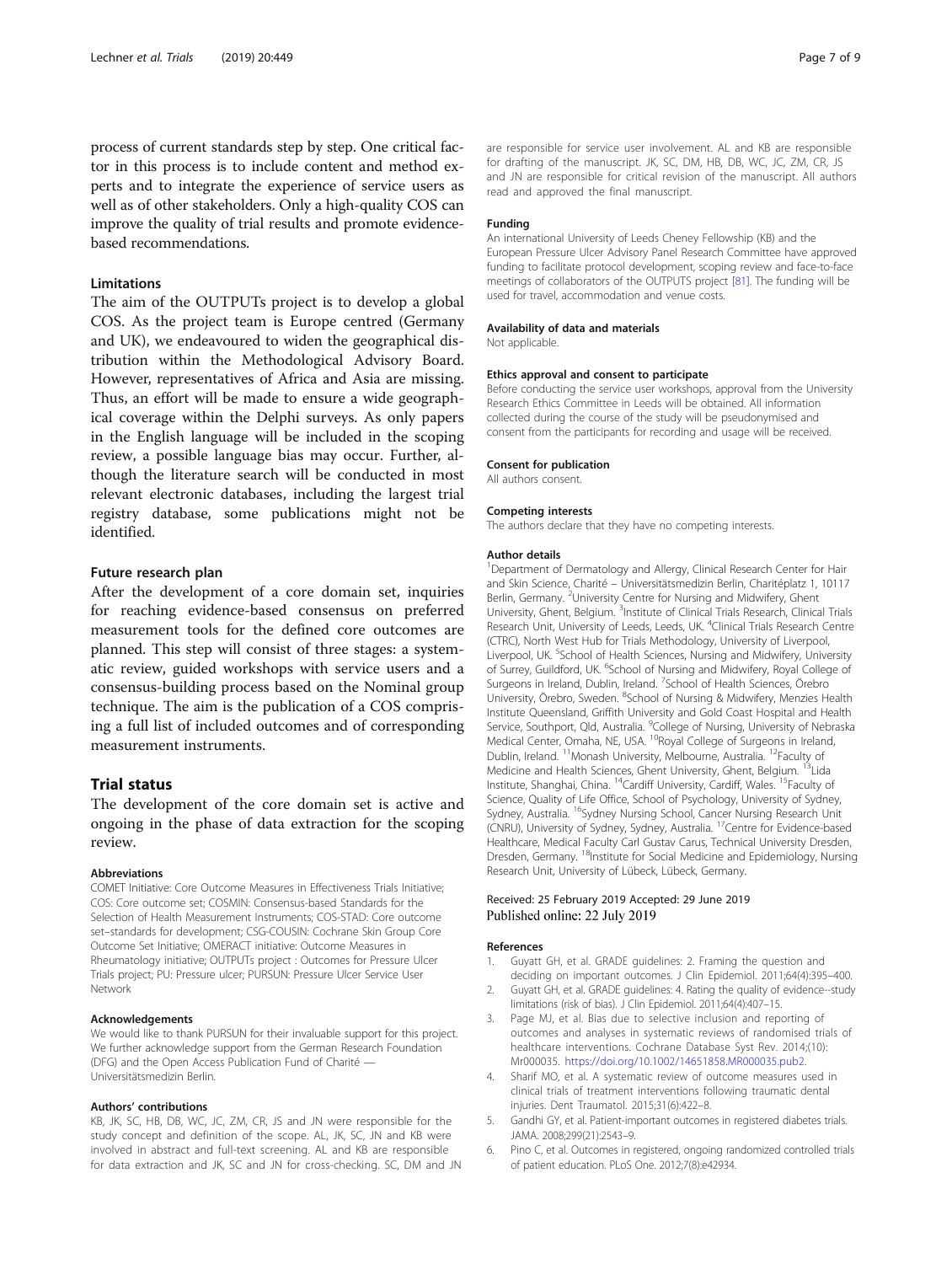- <span id="page-7-0"></span>7. Kirkham JJ, et al. The impact of outcome reporting bias in randomised controlled trials on a cohort of systematic reviews. BMJ. 2010;340:c365.
- Clarke M. Standardising outcomes for clinical trials and systematic reviews. Trials. 2007;8:39.
- 9. COMET Initiative. [http://www.comet-initiative.org/.](http://www.comet-initiative.org/) Cited 5 June 2018.
- 10. Williamson PR, et al. The COMET handbook: version 1.0. Trials. 2017; 18(Suppl 3):280.
- 11. Tugwell P, et al. OMERACT: an international initiative to improve outcome measurement in rheumatology. Trials. 2007;8:38.
- 12. Haywood KL, et al. Developing a core outcome set for hip fracture trials. Bone Joint J. 2014;96-b(8):1016–23.
- 13. Schmitt J, et al. The Harmonizing Outcome Measures for Eczema (HOME) roadmap: a methodological framework to develop core sets of outcome measurements in dermatology. J Invest Dermatol. 2015;135(1):24–30.
- 14. Van den Bussche K, et al. Core outcome domains in incontinence-associated dermatitis research. J Adv Nurs. 2018;74(7):1605–17.
- 15. Davis K, et al. Choosing important health outcomes for comparative effectiveness research: An updated systematic review and involvement of low and middle income countries. PLoS One. 2018;13(2):e0190695.
- 16. Schmitt J, et al. Report from the kick-off meeting of the Cochrane Skin Group Core Outcome Set Initiative (CSG-COUSIN). Br J Dermatol. 2016; 174(2):287–95.
- 17. Coleman S, et al. A new pressure ulcer conceptual framework. J Adv Nurs. 2014;70(10):2222–34.
- 18. National Pressure Ulcer Advisory Panel, E.P.U.A.P.a.P.P.P.I.A. In: Haesler E, editor. Prevention and treatment of pressure ulcers: Quick reference guide. Perth: Cambridge Media; 2014.
- 19. Hahnel E, et al. The epidemiology of skin conditions in the aged: A systematic review. J Tissue Viability. 2017;26(1):20–8.
- 20. VanGilder C, et al. The International Pressure Ulcer Prevalence Survey: 2006- 2015: A 10-year pressure injury prevalence and demographic trend analysis by care setting. J Wound Ostomy Continence Nurs. 2017;44(1):20–8.
- 21. Tubaishat A, et al. Pressure ulcers prevalence in the acute care setting: A systematic review, 2000-2015. Clin Nurs Res. 2017. [https://doi.org/1](https://doi.org/10.1177/1054773817705541) [0.1177/1054773817705541](https://doi.org/10.1177/1054773817705541).
- 22. McGinnis E, et al. Pressure ulcer related pain in community populations: a prevalence survey. BMC Nurs. 2014;13:16.
- 23. Gorecki C, et al. Patient-reported pressure ulcer pain: a mixed-methods systematic review. J Pain Symptom Manag. 2011;42(3):443–59.
- 24. Briggs M, et al. The prevalence of pain at pressure areas and pressure ulcers in hospitalised patients. BMC Nurs. 2013;12(1):19.
- 25. Gorecki C, et al. Impact of pressure ulcers on quality of life in older patients: a systematic review. J Am Geriatr Soc. 2009;57(7):1175–83.
- 26. Gorecki C, et al. Development of a conceptual framework of health-related quality of life in pressure ulcers: a patient-focused approach. Int J Nurs Stud. 2010;47(12):1525–34.
- 27. Moore Z. US Medicare data show incidence of hospital-acquired pressure ulcers is 4.5%, and they are associated with longer hospital stay and higher risk of death. Evid Based Nurs. 2013;16(4):118–9.
- 28. Dealey C, et al. The cost of pressure ulcers in the United Kingdom. J Wound Care. 2012;21(6):261–2 264, 266.
- 29. Schuurman JP, et al. Economic evaluation of pressure ulcer care: a cost minimization analysis of preventive strategies. Nurs Econ. 2009; 27(6):390–400, 415.
- 30. Severens JL, et al. The cost of illness of pressure ulcers in The Netherlands. Adv Skin Wound Care. 2002;15(2):72–7.
- 31. Kottner J, et al. Measuring the quality of pressure ulcer prevention: A systematic mapping review of quality indicators. Int Wound J. 2018; 15(2):218–24.
- 32. McInnes E, et al. Support surfaces for pressure ulcer prevention. Cochrane Database Syst Rev. 2015;(9):Cd001735. [https://doi.org/10.1002/14651858.](https://doi.org/10.1002/14651858.CD001735.pub5) [CD001735.pub5.](https://doi.org/10.1002/14651858.CD001735.pub5)
- 33. Moore ZEH, Webster J. Dressings and topical agents for preventing pressure ulcers. Cochrane Database Syst Rev. 2013;(Issue 8):CD009362. [https://doi.](https://doi.org/10.1002/14651858.CD009362.pub2) [org/10.1002/14651858.CD009362.pub2.](https://doi.org/10.1002/14651858.CD009362.pub2)
- 34. Shi C, et al. Support surfaces for pressure ulcer prevention: A network meta-analysis. PLoS One. 2018;13(2):e0192707.
- 35. Kottner J, Gefen A. Incidence of pressure ulcers as primary outcomes in clinical trials: a comment on McInnes et al. (2012). Int J Nurs Stud. 2012;49(3):372–4.
- 36. Bader DL, Worsley PR. Technologies to monitor the health of loaded skin tissues. Biomed Eng Online. 2018;17(1):40.
- 37. Pfannes EKB, et al. Patterns and associations of structural and functional cutaneous responses during loading at heel and sacral skin in aged females: A reanalysis of clinical study data. J Tissue Viability. 2018;27(3):123–9.
- 38. Dobos G, et al. Weight-bearing-induced changes in the microtopography and structural stiffness of human skin in vivo following immobility periods. Wound Repair Regen. 2015;23(1):37–43.
- 39. Kottner J, et al. Skin response to sustained loading: A clinical explorative study. J Tissue Viability. 2015;24(3):114–22.
- 40. Smith IL, et al. Exploring the role of pain as an early predictor of category 2 pressure ulcers: a prospective cohort study. BMJ Open. 2017; 7(1):e013623.
- 41. Kottner J, et al. Core outcome sets in dermatology: report from the second meeting of the International Cochrane Skin Group Core Outcome Set Initiative. Br J Dermatol. 2018;178(4):e279–85.
- 42. Kirkham JJ, et al. Core Outcome Set-STAndards for Development: The COS-STAD recommendations. PLoS Med. 2017;14(11):e1002447.
- 43. National Institute for Health Research. The James Lind Alliance Guidebook. Version 8. Novmeber 2018; Available from: [http://www.jla.nihr.ac.uk/jla](http://www.jla.nihr.ac.uk/jla-guidebook/downloads/Version-8-JLA-Guidebook-for-download-from-website.pdf)[guidebook/downloads/Version-8-JLA-Guidebook-for-download-from](http://www.jla.nihr.ac.uk/jla-guidebook/downloads/Version-8-JLA-Guidebook-for-download-from-website.pdf)[website.pdf.](http://www.jla.nihr.ac.uk/jla-guidebook/downloads/Version-8-JLA-Guidebook-for-download-from-website.pdf)
- 44. Evans I, et al. So what makes for better healthcare? In: Thornton H, Chalmers I, Glasziou P, editors. Testing treatments: Better research for better healthcare. London: Pinter & Martin; 2011. p. 143–59.
- 45. Chalmers I, et al. How to increase value and reduce waste when research priorities are set. Lancet. 2014;383(9912):156–65.
- Macefield RC, et al. Developing core outcomes sets: methods for identifying and including patient-reported outcomes (PROs). Trials. 2014;15:49.
- 47. Gargon E, et al. Choosing important health outcomes for comparative effectiveness research: a systematic review. PLoS One. 2014;9(6):e99111.
- 48. Pressure Ulcer Research Service User Network. 5 June 2018; [http://](http://medhealth.leeds.ac.uk/info/2660/pressure_ulcer_research_service_user_network/1728/about_us) [medhealth.leeds.ac.uk/info/2660/pressure\\_ulcer\\_research\\_service\\_user\\_](http://medhealth.leeds.ac.uk/info/2660/pressure_ulcer_research_service_user_network/1728/about_us) [network/1728/about\\_us](http://medhealth.leeds.ac.uk/info/2660/pressure_ulcer_research_service_user_network/1728/about_us).
- 49. Peters MD, et al. Guidance for conducting systematic scoping reviews. Int J Evid Based Healthc. 2015;13(3):141–6.
- 50. Peterson J, et al. Understanding scoping reviews: Definition, purpose, and process. J Am Assoc Nurse Pract. 2017;29(1):12–6.
- 51. Tricco AC, et al. PRISMA Extension for Scoping Reviews (PRISMA-ScR): Checklist and explanation. Ann Intern Med. 2018;169(7):467–73.
- 52. Dodd S, et al. A taxonomy has been developed for outcomes in medical research to help improve knowledge discovery. J Clin Epidemiol. 2018;96:84–92.
- 53. Boers M, et al. Developing core outcome measurement sets for clinical trials: OMERACT filter 2.0. J Clin Epidemiol. 2014;67(7):745–53.
- 54. COMET Initiative: Involving patients and the public in improving research. 25 Jan 2019; Available from: [http://www.comet-initiative.org/assets/](http://www.comet-initiative.org/assets/downloads/COMET%20Plain%20Language%20Summary%20v4.pdf) [downloads/COMET%20Plain%20Language%20Summary%20v4.pdf](http://www.comet-initiative.org/assets/downloads/COMET%20Plain%20Language%20Summary%20v4.pdf).
- 55. Hsieh H-F, Shannon SE. Three approaches to qualitative content analysis. Qual Health Res. 2005;15(9):1277–88.
- 56. Dalkey N. An experimental study of group opinion: The Delphi method. Futures. 1969;1(5):408–26.
- 57. Nair R, et al. Methods of formal consensus in classification/diagnostic criteria and guideline development. Semin Arthritis Rheum. 2011;41(2):95–105.
- 58. Sinha IP, et al. Using the Delphi technique to determine which outcomes to measure in clinical trials: recommendations for the future based on a systematic review of existing studies. PLoS Med. 2011;8(1):e1000393.
- 59. COMET Initiative Delphi Manager. Available from: [http://www.comet-initiative.](http://www.comet-initiative.org/delphimanager/) [org/delphimanager/.](http://www.comet-initiative.org/delphimanager/) Accessed 16 July 2019.
- 60. Schunemann HJ. GRADE: from grading the evidence to developing recommendations. A description of the system and a proposal regarding the transferability of the results of clinical research to clinical practice. Z Evid Fortbild Qual Gesundhwes. 2009;103(6):391–400.
- 61. McMillan SS, et al. How to use the nominal group and Delphi techniques. Int J Clin Pharm. 2016;38(3):655–62.
- 62. Schünemann H, et al., Handbook for grading the quality of evidence and the strength of recommendations using the GRADE approach. 2013.
- Tong A, et al. Standardised outcomes in nephrology Haemodialysis (SONG-HD): study protocol for establishing a core outcome set in haemodialysis. Trials. 2015;16:364.